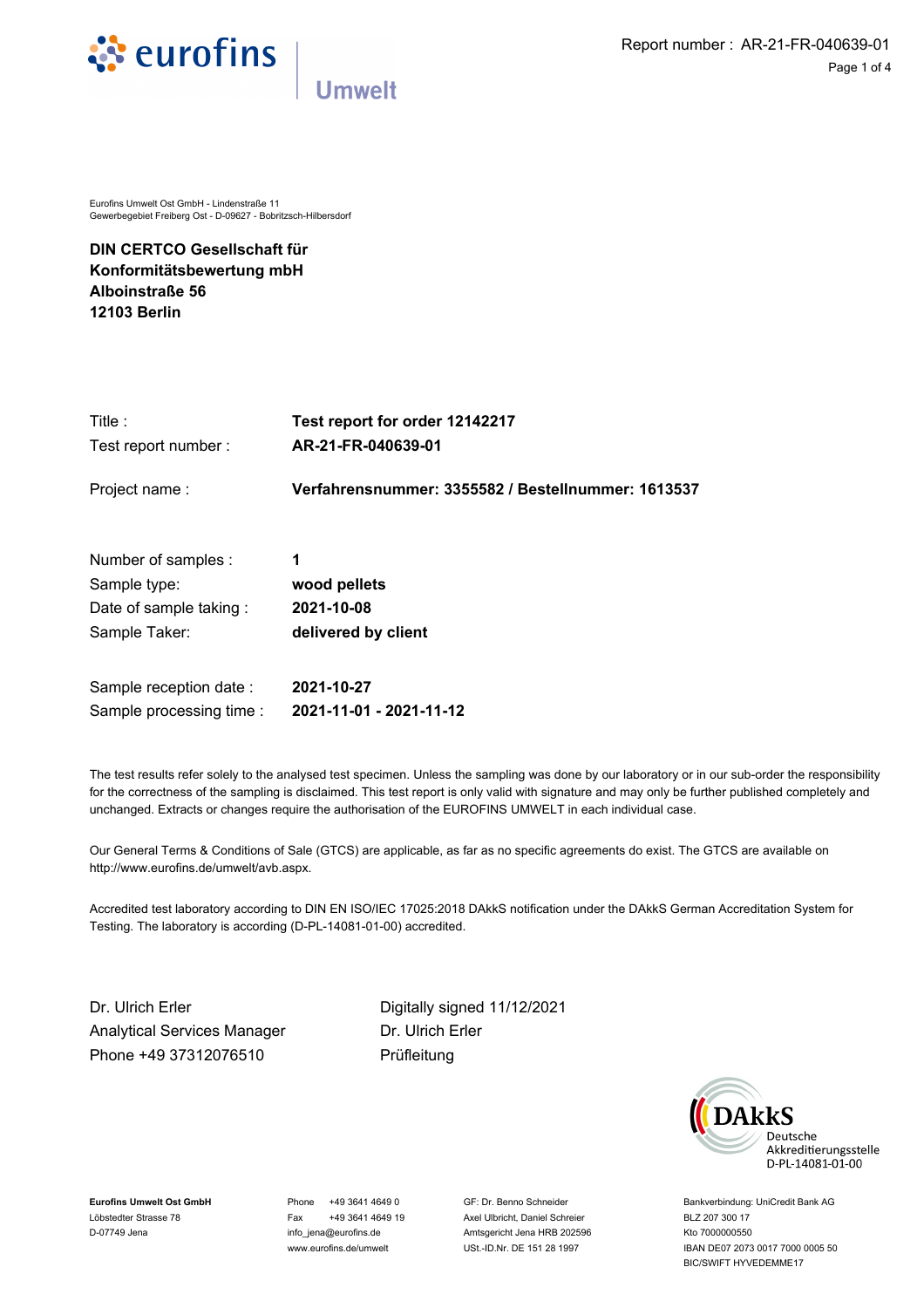

**Umwelt** 

**Parameter Lab Accr. Method** Limit values **ENplus** A1 ar ENplus A1 db ENplus A2 ar ENplus A2 db ENplus B ENplus B ar db **Quality characteristics**  $\vert$  Length  $\vert$  FR FY RE000 DIN EN ISO 17829: 2016-03 2) 2) 2)  $\vert$ Diameter FR FY RE000 DIN EN ISO 17829: 2016-03 3) 3) 3) mm Moisture FR RE000 FY **DIN EN ISO 18134-2:** DINEN ISO 18134-2: | 10 | 10 | 10 | 10 | 10 | 0.1 | % (w/w)<br>2017-05  $\overline{\mathsf{Ash}}$  content (550 $^{\circ}$ C) FR RE000 FY **DIN EN ISO 18122:**  $2016-03$  2016-03  $2016-03$  1.2  $2016-03$  $0.1$  % (w/w)  $Durability$  FR FY RE000 DIN EN ISO 17831-1:<br>FY 2016-05 DIN EN ISO 17831-1:  $\Big|$  ≥ 98  $\Big|$  ≥ 97.5  $\Big|$  ≥ 97.5  $\Big|$   $\Big|$  2 97.5  $\Big|$   $\Big|$   $\Big|$   $\Big|$   $\Big|$   $\Big|$   $\Big|$   $\Big|$   $\Big|$   $\Big|$   $\Big|$   $\Big|$   $\Big|$   $\Big|$   $\Big|$   $\Big|$   $\Big|$   $\Big|$   $\Big|$   $\Big|$   $\Big|$   $\Big|$   $\Big|$   $\Big|$  Fine portion  $\lt 3,15$  mm FR RE000 FY **DIN EN ISO 18846:** 2016-12  $1<sup>4</sup>$ 1 4)  $1<sup>4</sup>$  $0.1$  % (w/w) Bulk density FR RE000 FY DIN EN ISO 17828:<br>2016-05 DIN EN ISO 17828:  $\begin{vmatrix} 600 & -750 \end{vmatrix}$  600 - 750 600 - 750 kg/m<sup>3</sup> Gross calorific value  $(qV,qr)$  FR FY RE000 DIN EN ISO 18125: 2017-08 200 kJ/kg Net calorific value  $(qp,net)$  FR RE000 FY berechnet nach DIN EN | berechnet nach DIN EN  $\Big|$  ≥ 4.6<sup>5)</sup><br>| ISO 18125: 2017-08  $\geq 4.6^{5}$  $≥ 4.6^{5}$  0.06 kWh/kg Carbon FR RE000 FY **DIN EN ISO 16948:** 2015-09  $0.2$  % (w/w) Nitrogen FR RE000 FY DIN EN ISO 16948:<br>2015-09  $2015-09$  0.3 0.5 10946.  $0.05$  % (w/w) Hydrogen FR RE000 FY **DIN EN ISO 16948:** 2015-09  $0.1$  % (w/w) Oxygen FR RE000 FY **DIN EN ISO 16993:** 2016-11 % (w/w)  $\begin{array}{ccc} \text{Sub} & \text{in} & \text{[R1]} \\ \text{Sub} & \text{in} & \text{[R2]} \\ \text{Sub} & \text{in} & \text{[R3]} \end{array}$ FY DIN EN ISO 16994:<br>2016-12 2016-12 0.04 0.05 0.05 0.005 % (w/w) Chlorine FR FY RE000 DIN EN ISO 16994: 2016-12 0.02 0.02 0.03 0.005 % (w/w) **Description Date and time of sample taking Sample number LOQ Unit MLT LLC 2021-10-08 121148291 ar** o.k. 6.0 7.5 0.3 99.1  $< 0.1$ 655 18800 4.85 46.9 0.06 5.5 39.7 0.006  $< 0.005$ **db** - - - 0.4 - - - 20400 5.30 50.7 0.07 6.0 42.9 0.007  $< 0.005$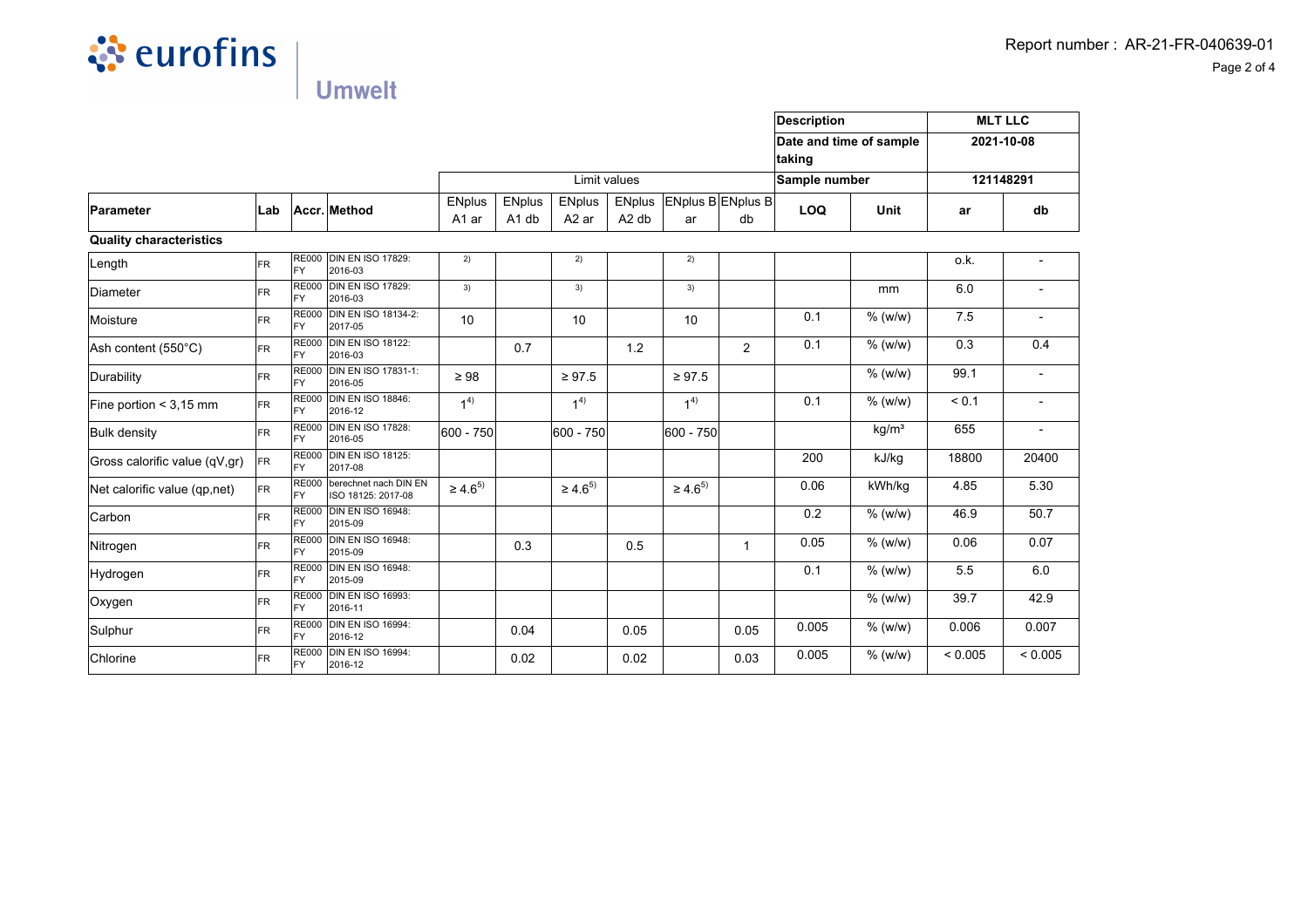

**Umwelt** 

**Parameter Lab Accr. Method** Limit values **ENplus** A1 ar ENplus A1 db ENplus A2 ar ENplus A2 db ENplus B ENplus B ar db **Trace elements acc. to DIN EN ISO 16968: 2015-09**  $|$ Arsenic (As)  $|$ FR FY RE000 DIN EN ISO 17294-2 (E29): 2017-01 1 1 1 0.8 mg/kg Lead (Pb) FR RE000 FY DIN EN ISO 17294-2 (E29): 2017-01 <sup>10</sup> <sup>10</sup> <sup>10</sup> <sup>2</sup> mg/kg  $\vert$ Cadmium (Cd)  $\vert$ FR FY **RE000 DIN EN ISO 17294-2** DIN EN ISO 17294-2 | 0.5 | 0.5 | 0.5 | 0.5 | 0.2 | mg/kg  $\overline{\text{Chromium (Cr)}}$  FR RE000 FY **DIN EN ISO 17294-2** (E29): 2017-01 <sup>10</sup> <sup>10</sup> <sup>10</sup> <sup>1</sup> mg/kg  $\mathsf{Copper}(\mathsf{Cu})$  FR FY RE000 DIN EN ISO 17294-2 (E29): 2017-01 <sup>10</sup> <sup>10</sup> <sup>10</sup> <sup>1</sup> mg/kg  $\vert$ Nickel (Ni)  $\vert$ FR FY RE000 DIN EN ISO 17294-2 (E29): 2017-01 <sup>10</sup> <sup>10</sup> <sup>10</sup> <sup>1</sup> mg/kg  $Mercury (Hg)$  FR RE000 FY DIN EN ISO 12846 (E12): 2012-08 0.1 0.1 0.1 0.05 mg/kg  $\vert$ Zinc (Zn) FR FY RE000 DIN EN ISO 17294-2 (E29): 2017-01 <sup>100</sup> <sup>100</sup> <sup>100</sup> <sup>1</sup> mg/kg **Ash melting behaviour (ox. atmo.) 815°C** Shrinkage start temp SST  $\vert$ FR FY **RE000 DIN EN ISO 21404:** 2020-06 6) **6** 6) 6) 6) 6 **6** 6 Deformation temp DT FR RE000 FY **DIN EN ISO 21404:** 2020-06 <sup>≥</sup> <sup>1200</sup> <sup>≥</sup> <sup>1100</sup> <sup>≥</sup> <sup>1100</sup> °C  $H$ Hemisphere temp HT  $F$ R FY RE000 DIN EN ISO 21404: 2020-06 6) **6** 6) 6) 6) 6 **6** 6 Flow temp FT FR RE000 FY **DIN EN ISO 21404:** 2020-06 6)  $($  6)  $)$  6)  $($  6)  $)$  6 **Special analyses** Plausibility check FR **Description Date and time of sample taking Sample number LOQ Unit MLT LLC 2021-10-08 121148291 ar** - - - - - - - - - - - - OK **db**  $< 0.8$  $\overline{2}$  $< 0.2$  $< 1$  $< 1$  $< 1$  $< 0.05$  $\overline{9}$ 1080 1280  $1420^{1}$ 1430 -